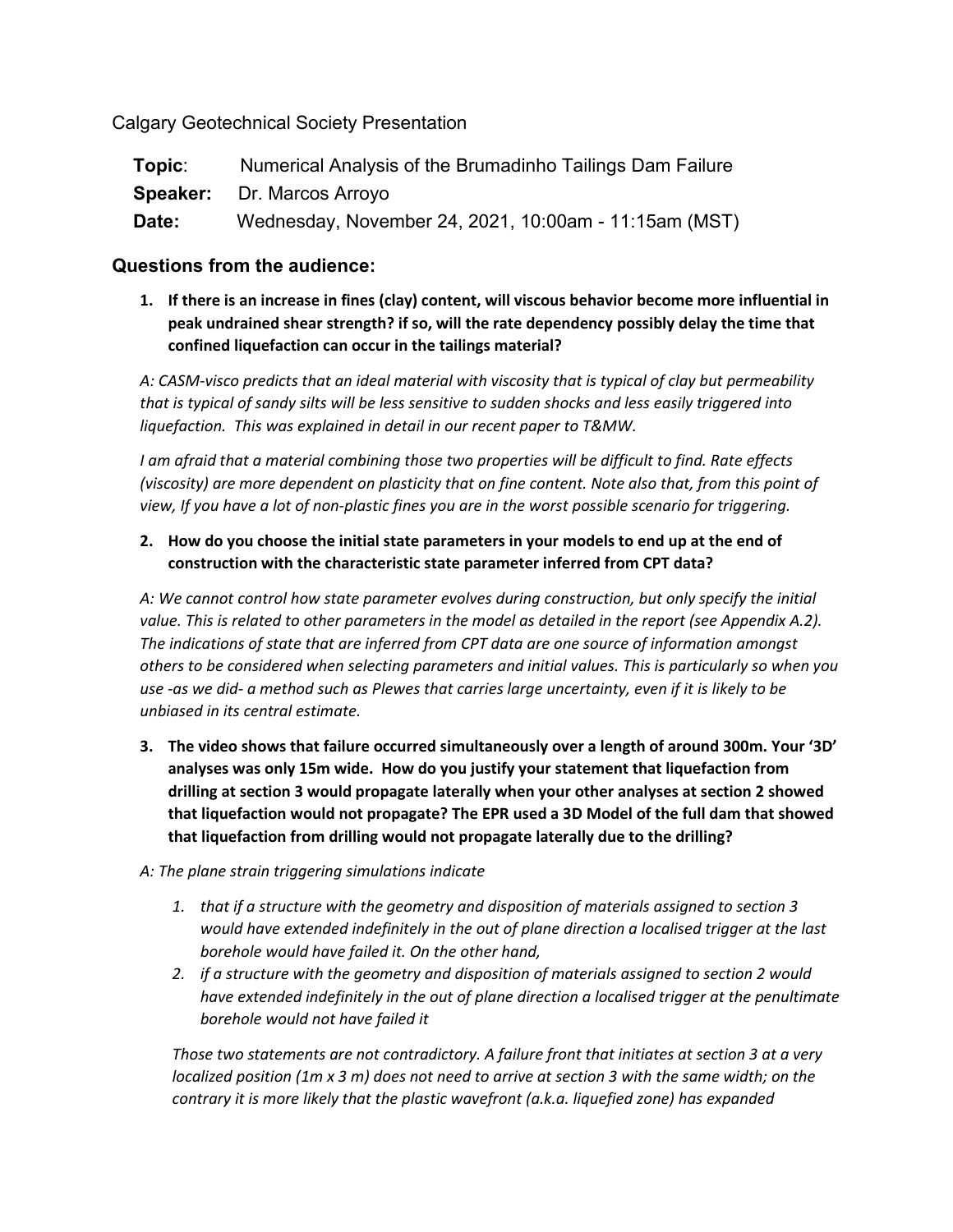*substantially when it arrives at section 2. We think that such expansion upon lateral propagation is possible because this is what happens, at a lesser scale, on our 3D slice model.*

*The geometry assigned to section 2 does withstand a trigger of 1mx3m. I doubt that it would withstand a much larger lateral trigger. As a matter of fact, we found in our analyses that changing the conditions in the soil around the borehole in Section 2 by very modest amounts, liquefaction was triggered; the situation was close to critical.*

*Still, it would be worth checking this hypothesis when (and if) a proper coupled hydromechanical 3D model of the full dam is built. I am afraid that the uncoupled models presented by the EPR do not qualify, as they are based on a number of flawed assumptions about the tailings behaviour, including, but not limited to, a highly underestimated undrained peak resistance, as evidenced by the results presented in my talk and reproduced below, for ease of reference*

 $0.60$  $\circ$ ratio s\_u\_peak/p'  $0.40$ strength  $0.20$ Shear  $0.00$  $0.00$  $0.05$  $0.15$  $0.20$  $0.10$ State parameter \0 · TXKOU FEUP  $\Box$  CIU FEUP  $\rightarrow$  EPR envelope **C** TXKOU EPR CIU EPR

Triaxial peak undrained strength (2)

• There is no common envelope for TXCIU & TXKOU

## **4. For the design of new tailings dams, should it be necessary to consider the possible propagation of very localized liquefaction?**

*A: New tailings dam should be designed to avoid the presence of potentially liquefactable materials in structurally critical locations.*

#### **5. What evidence do you have that the drilling caused an over-pressure condition?**

*A: A static overpressure can be estimated from geometry of the simulated water table and drill position and corroborated -if available- by piezometric information and water observations from the drilling logs. Pages 66 to 68 of our report discuss this in detail. Please note that a wireline system*